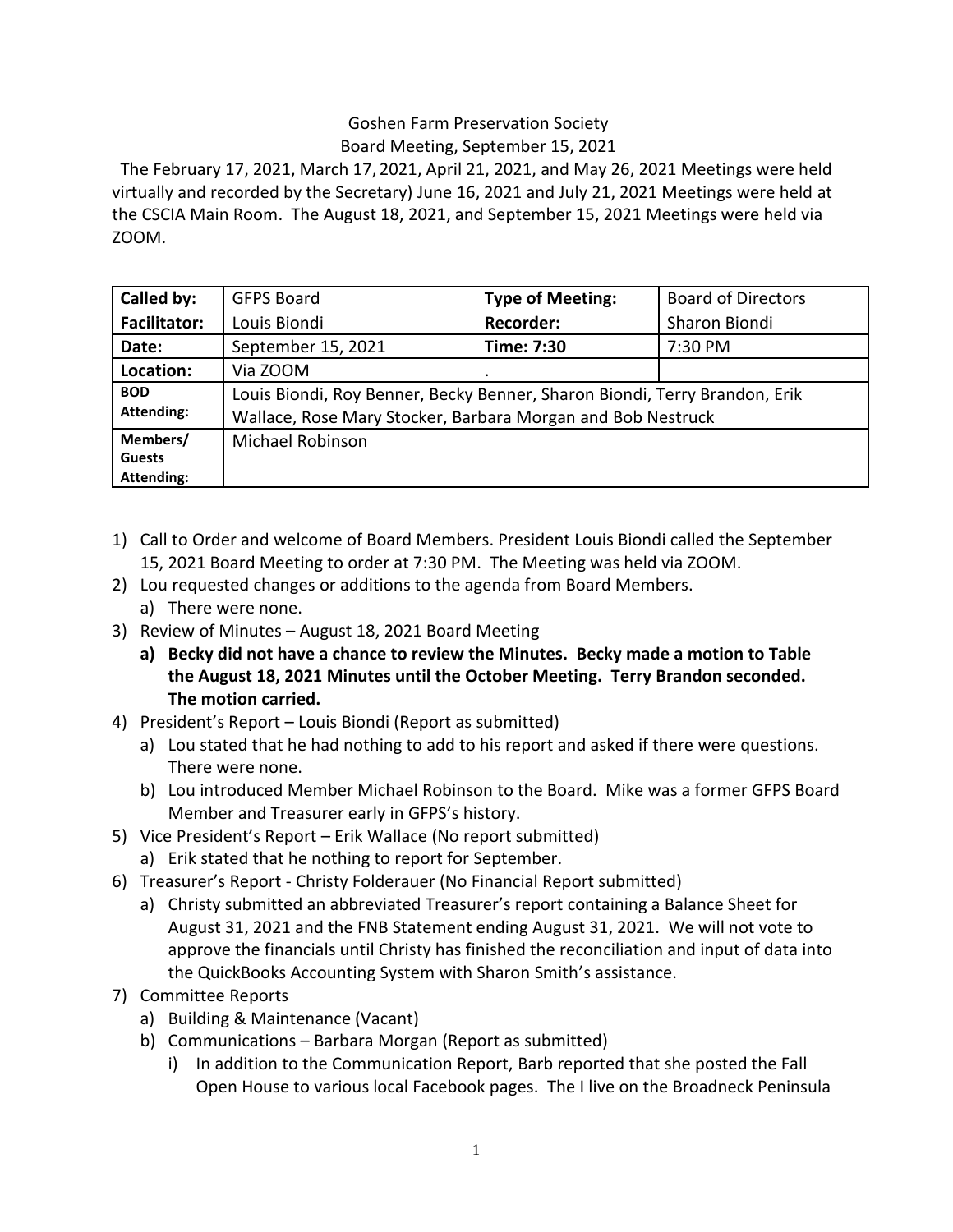Page did not post the event as of September 14th. All other sites did post. Barbara will post the event in the Capital and Around Broadneck on Friday. Becky stated that the Around Broadneck Column was eliminated, and The Capital only prints small announcements of events on Sundays but needs several weeks' advance notice. Barb also posted on our Facebook page regarding the "active shooter" emergency on September  $13<sup>th</sup>$  advising Members not to go to the Farm.

- c) Educational Outreach Committee Terry Brandon (Report as submitted)
	- i) Terry stated that he wanted to add that he will be delivering several buckets of tomatoes and a bucket of peppers to My Brother's Pantry tomorrow afternoon. He has a plan over the next six weeks to convert the Hoop House into growing everything hydroponically. He believes that it will be more productive and less work!
- d) Events Erik Wallace (Report as submitted)
	- i) Erik reported that Membership Appreciation Night Concert went very well.
	- ii) He has sent out the Sign-up Genius for volunteers for the Fall Open House scheduled on September 18th and the task slots are about 80% filled. Traffic Control and Merchandise Sales need more volunteers. Erik asked Barbara to do another MailChimp message identifying the areas we still need volunteers to cover.
	- iii) Erik asked Becky if the Cox Room at CSCIA Clubhouse is now available for our monthly Meetings. Becky stated that the Cox Room is now Ryan Anderson's office and will not be available to us. The Main Room is available to GFPS on the third Wednesday of the month through December. Becky is waiting for Mary Lamb to return from vacation to complete the annual CSCIA Recognized Organization form for 2022 and the sign-up for GFPS events for 2022.
- e) Financial Development Lou Biondi (Report included in President's Report)
- f) Garden Bob Nestruck (Report as submitted)
	- i) Bob had reported previously regarding Gardeners who were having health issues and the help that he and other Gardeners were giving to clean up those plots. Lou stated that he had gotten a thank you from Pat Furgurson for his "Get Well" card from GFPS. Lou stated that getting cards out to those GFPS Members who are going through rough times is important, but the Secretary needs to know about these situations to send a card.
	- ii) Bob mentioned that while Aaron Irvin was filming his video of the Farm, Pat Furgurson was tending to his Garden Plot. Bob did not know if Pat would be in the final edited video.
	- iii) Sharon asked about the new modem he has been trying to order from Broadstripe. Bob said that it has been frustrating working with Broadstripe on this, but he will continue trying to get a new modem.
- g) Grounds Roy Benner (Report as submitted)
	- i) Roy reported that the John "Danny" Tester Celebration of Life is going to be held on October 2<sup>nd</sup> from 2-6pm in the lower field. The family will have a 20' X 40' tent, two ADA portable restrooms and an ice cream truck for the event. They will also have several parking guides to direct cars to the lower field. Roy asked if GFPS was going to dedicate the tree in the Memorial Grove on the October 2<sup>nd</sup> event or at the Fall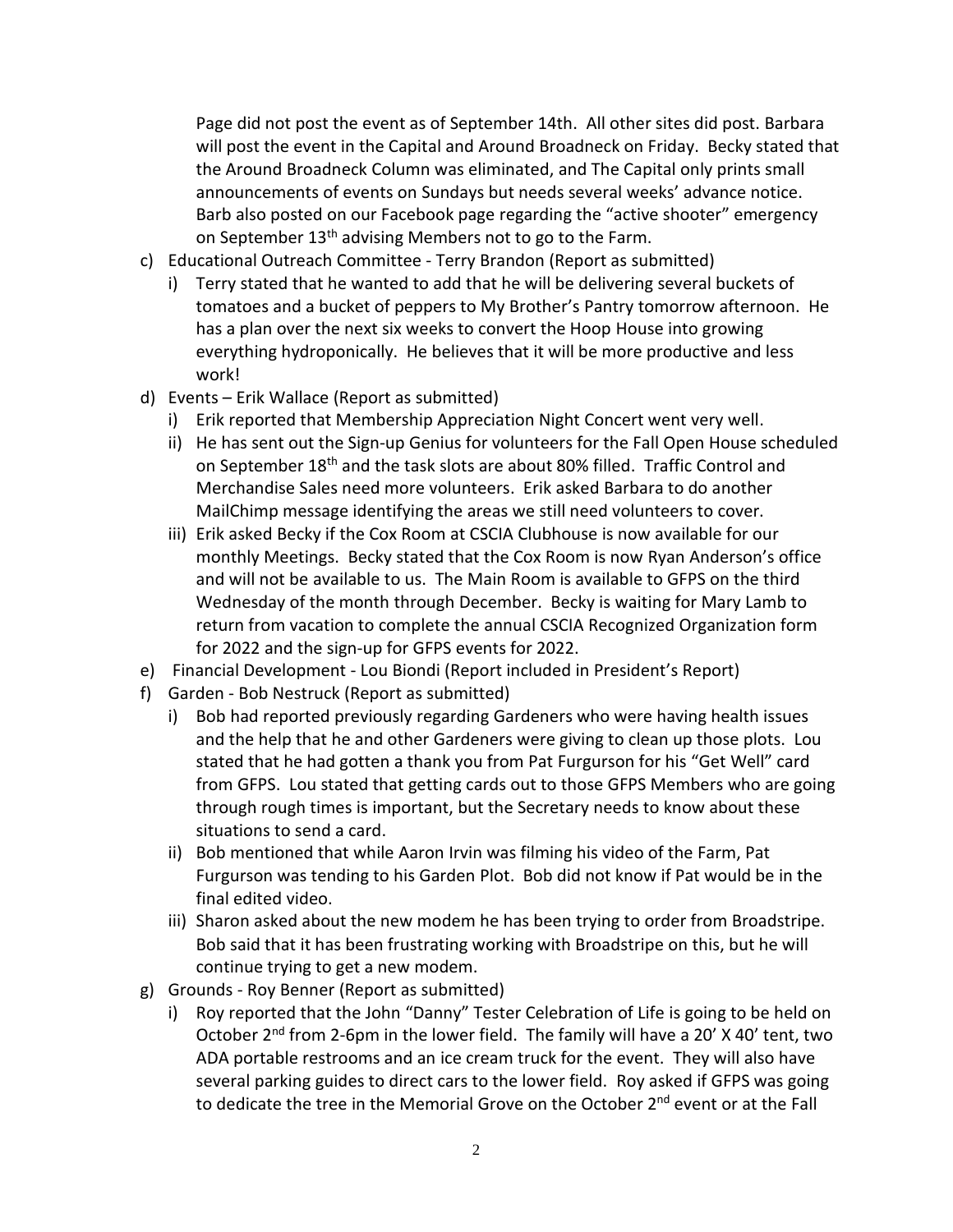Open House. Discussion ensued. It was decided that if the Mallons (Danny's daughter and husband) agree, the dedication ceremony should be on that day. Lou volunteered to do the dedication speech. Roy will contact the Mallons to discuss the dedication and get back to Lou with an agreed upon time for the dedication. **(Action Item: 467-09-21)**

- ii) Roy reported that Fran Bents and Chris Joss have worked hours and hours weeding all over the Farm and have carted the weeds away to the compost bin.
- iii) Bob Nestruck and Larry Jennings did a lot of trimming around the Farm, and it looks a lot better. Bob stated that the new string trimmer works much more efficiently.
- iv) Last Roy reported that Fran Bentzs was weeding her Garden plot when the "active shooter" incident occurred. Two police officers in riot gear approached her, told her what was going on and asked her to leave the Farm for her own safety. She was driving down the driveway to leave when she was stopped by a police officer who pointed a gun at her, asked her to get out of the car and identify herself. He then drove her car to the adjoining field and Fran was able to leave. She described the whole incident as "interesting". Roy stated that Fran had unlocked the gate. Roy will contact Corporal McClellan to see if our lock combination can be distributed to the force.
- h) History & Research Scott Powers (No report submitted)
- i) Membership -Becky Benner (Report as submitted)
	- i) Becky was pleased to report that we have 210 Membership units as of September 13, 2021.
	- ii) Becky reported that she sent 7 new Member names to Shannon at Color Fire Media to add to our Membership MailChimp list. As Barbara will be sending another Signup Genius out for the Fall Open House, she asked Becky for these 7 names and emails and the 4 new Members from the Membership Appreciation Concert to add to the list. The names for the Sign-up Genius will be up to date.
- j) Members at-large
	- i) Lou reported for Linda Paez who could not be at the Meeting tonight. Linda had reached out to Ms. Tresa Ballard at AACC regarding their Center for Service Learning. Ms. Ballard stated that they were planning a Martin Luther King Day event involving the community on January 17, 2022. Linda will discuss this at the next Board Meeting.
	- ii) Lou asked Rose Mary if she had anything to report. She did not.
- 8) Review of Action Items and Recurring Action Items
	- a) (**Action Item: 441.03.21 ), Create a plan for a Goshen Farm Nature Play Space and email the plan to the Board for discussion; (Action Item:458-07-21), Contact contractor Dave Weir regarding the Bora Care application, ask about the sealing of the Farm House from weather. Have Dave Weir come up to the Farm and work up an estimate of cost for both issues; (Action Item: 459-07-21), Contact Shannon at Color Fire to create a way for Barb to send out cancellation MailChimp message immediately after decision to cancel an event; (Action Item: 461-08-21); Add signs that have a dog in a circle with a diagonal line through the dog to the Sharing Garden and the Henson-Hall Slave Gardens;** and **(Action Item: 462-08-21), Send out a Facebook post stating that**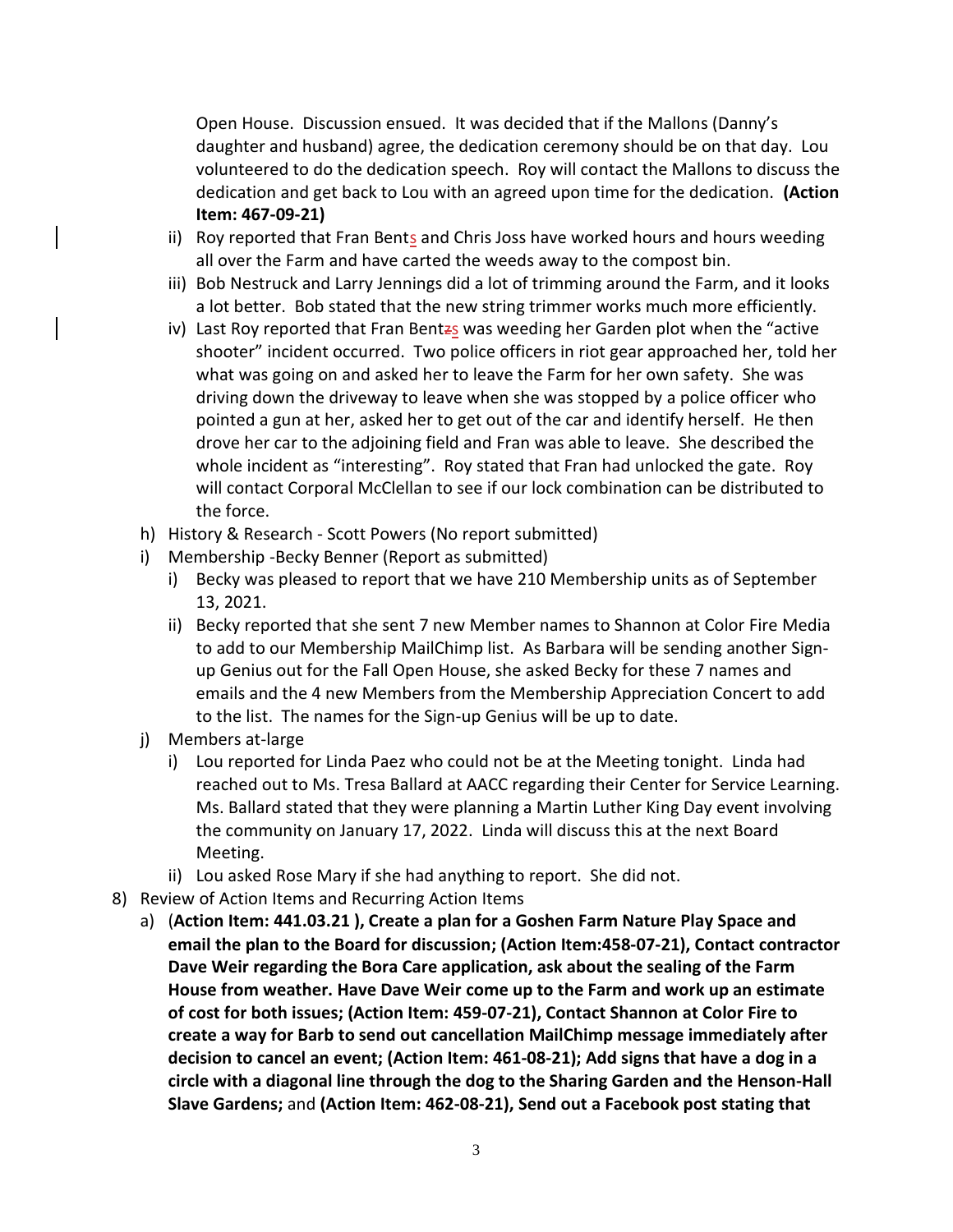**dogs should be on leashes and no dogs are allowed in the Sharing Garden and Henson-Hall Slave Garden.** were completed.

- b) Secretary will keep this in as a reminder for the Treasurer until the Board knows that this has been verified by the Treasurer. As relates to completed **(Action Item: 453-05- 21),** Lou reminded Christy that based on his research, GFPS's Treasurer will need to File a **Maryland Annual Update of Registration Form by April, 2022** but no later than August 2022 as we will have met the \$25,000.00 threshold when GFPS files taxes for 2021. Additional forms may need to be filed. A call to Charities and Legal Services Division at 410-974-5534 to verify this is recommended. The email is [dlcharity\\_sos@maryland.gov](mailto:dlcharity_sos@maryland.gov) .
- c) As relates to completed **(Action Item: 458-07-21),** Lou will produce the wording for the RFP related to Sealing the Farm House and the Bora Care Treatment. He will get feedback from the Board on his draft. **(Action Item:468-09-21)**
- d) As relates to **(Action Item:463-08-21)** Lou agreed to write the letter to Gloria Dei! Lutheran Church regarding cancelling the Fall Harvest Dinner and include a donation check from GFPS for \$150.00. Bob will still send the letter to Michael Galway and Anthony Clarke, co-owners of the Irish Restaurant Company thanking them for their support and letting them know that the Fall Harvest Dinner has been cancelled.
- 9) On-going Business
	- i) Proposed motion to accept the contract from McCon Engineering on a sole source basis.
		- (1) Whereas the Goshen Farm Preservation Society, Inc. (GFPS) Board of Directors had been working with two professional and an Architect over a period of several years, beginning in 2015; and whereas GFPS Board had no success in reaching an agreement to provide support to the project referred to as the "Stabilization of the Goshen Farm House Foundation" from any of these individuals; and Whereas the GFPS has received a proposal that has been found acceptable by GFPS, the Anne Arundel County Department of Planning and Zoning Cultural Resources Division and the Four Rivers Heritage Area; and Whereas the use of the Competitive Bid Process called for in the GFPS Procurement Policy would jeopardize the completing of this project within the timeframe called in the Capital Grant authorized by the Maryland; and Whereas failure to complete the project will cause a grave financial hardship on GFPS; and whereas such a procurement is not prohibited by the Bureau of Public Works, the entity overseeing the 2020 Capital Projects Grant; **Barbara Morgan moves that the GFPS Board override its Procurement Policy and approve the signing of the contract with McCon Engineering. Becky Benner seconded the motion. The motion carried.**
	- b) Fall Open House -September 18,2021
		- i) Erik summarized where we are on planning the Fall Open House. Although Rose Mary will not be attending the Open House, -Rose Mary has much of the event planned out. Rose Mary has sent this planning information to Erik. Rose Mary also sent Erik the list of what needs to be purchased for the food preparation. He forwarded this information to Sharon and she and Linda Beck will be shopping for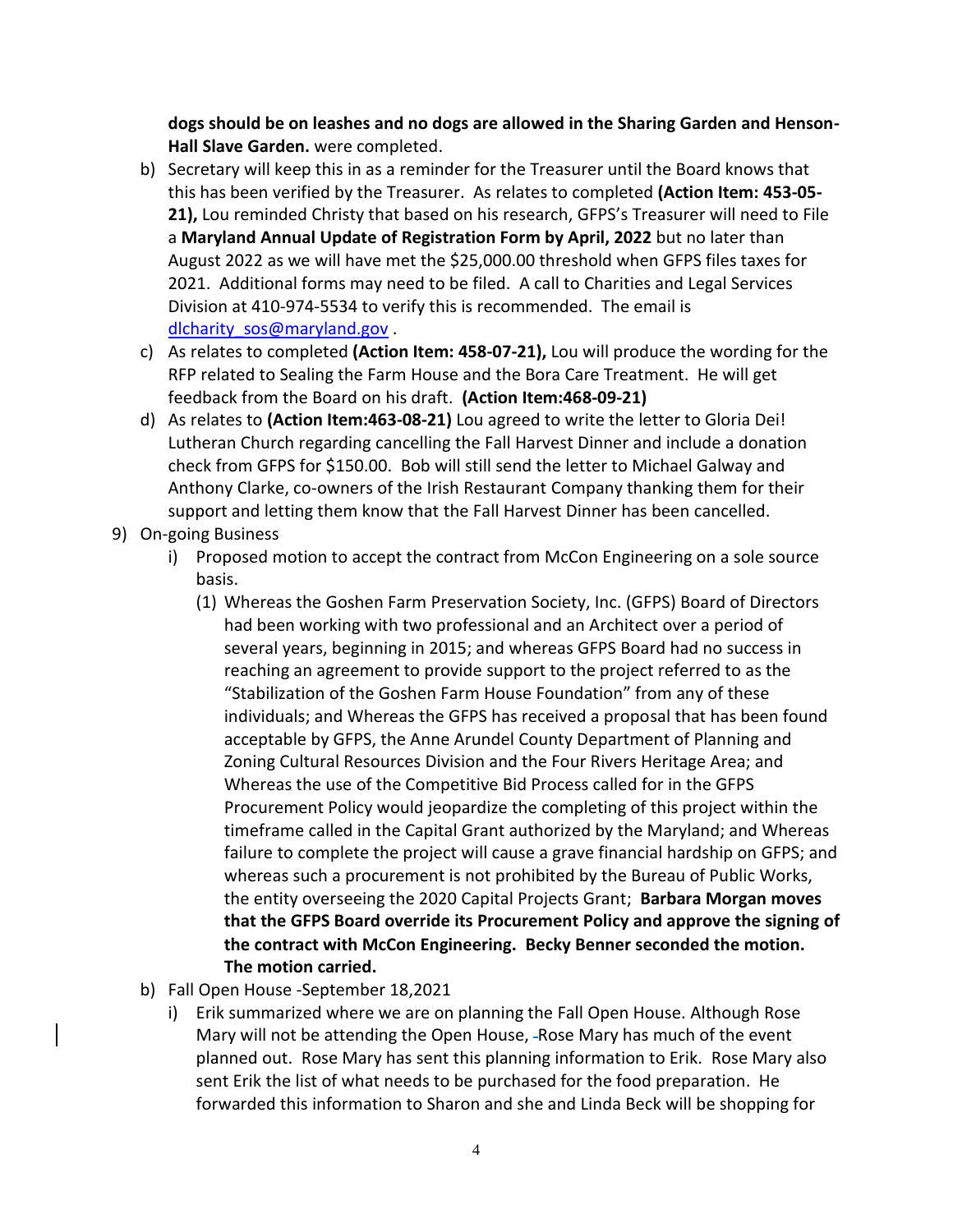the food and condiments on Friday, September 17. As stated earlier, Erik has sent out the Sign-up Genius and about 80% of the volunteer slots needed are filled. Bob has asked and received baked goods for desserts at the food table. Erik feels we have enough pop-up tents.

- c) Discussion of the GFPS COVID-19 policy as it relates to students from AACPS, especially Enclave Students, and AACC - Terry Brandon
	- i) When Terry spoke with Jody Dawson, regarding the Enclave Students, she stated that she will not know which students have been vaccinated and cannot ask. Lou stated that we are following AACPS COVID-19 Guidelines for students coming to the Farm. If students are learning in an inside setting, they must wear masks. As pertains to students who are not vaccinated, students must be tested weekly. Terry will discuss with Brenda Jasper whether this weekly testing is being followed.
	- ii) Terry also brought up that he had 100 teachers from Broadneck High School who came to Goshen unmasked. Though all the activities were outdoors, when the teachers were sitting at the picnic tables, they were not self distancing.
	- iii) Lou stated that the Board has stated in the past that Committee Chairs can make decisions within GFPS guidelines regarding how to handle situations that they encounter. He suggested that Terry (Educational Outreach Chair) and his committee, Roy and Bob, discuss how they choose to handle students and teachers coming to Goshen Farm for educational programs.
- d) Review of the latest plan for creating the Nature Play Space at Goshen Farm Terry Brandon
	- i) Discussion ensued. Erik asked for clarification on the location and Roy explained. Terry stated that he feels Stef Schwenk has gotten feedback from Members and has created a thoughtful plan. Lou had some concerns regarding the zipline and water wall. He believes we need clarification on these possible inclusions. The Board agreed that we are excited about this plan for the Nature Play Space.

## 10) New Business

- a) Request for volunteers to review the Request for Proposal for sealing the Goshen Farm House – Lou Biondi
	- i) Lou again stated that he will be writing the Request for Proposal for sealing the Goshen Farm House. Lou asked for volunteers to review this Request for Proposal. Erik, Becky, and Roy volunteered for this review to be held on Zoom.
- b) Discussion of roles and responsibilities for activities related to the Summer Acoustic Concert Series (See list of tasks on the September 15<sup>th</sup> GFPS Meeting Agenda.)
	- i) Lou feels that before the 2022 season we need to get a group of volunteers on a list to assign tasks to prepare for the concert and tear down from the concert.
	- ii) Barb suggested that we need a schedule of tasks for the regular concerts and the Membership Appreciation Concert. Erik suggested using the Sign-up Genius.
	- iii) Lou suggested that Erik mention this list at the May 2022 Board Meeting when we have the Concert Series dates. Board Members could sign up for certain tasks for certain concerts. If need be, Sign-up Genius could be used to supplement.
	- iv) Roy suggested that the concert Series run June August due to darkness in September.